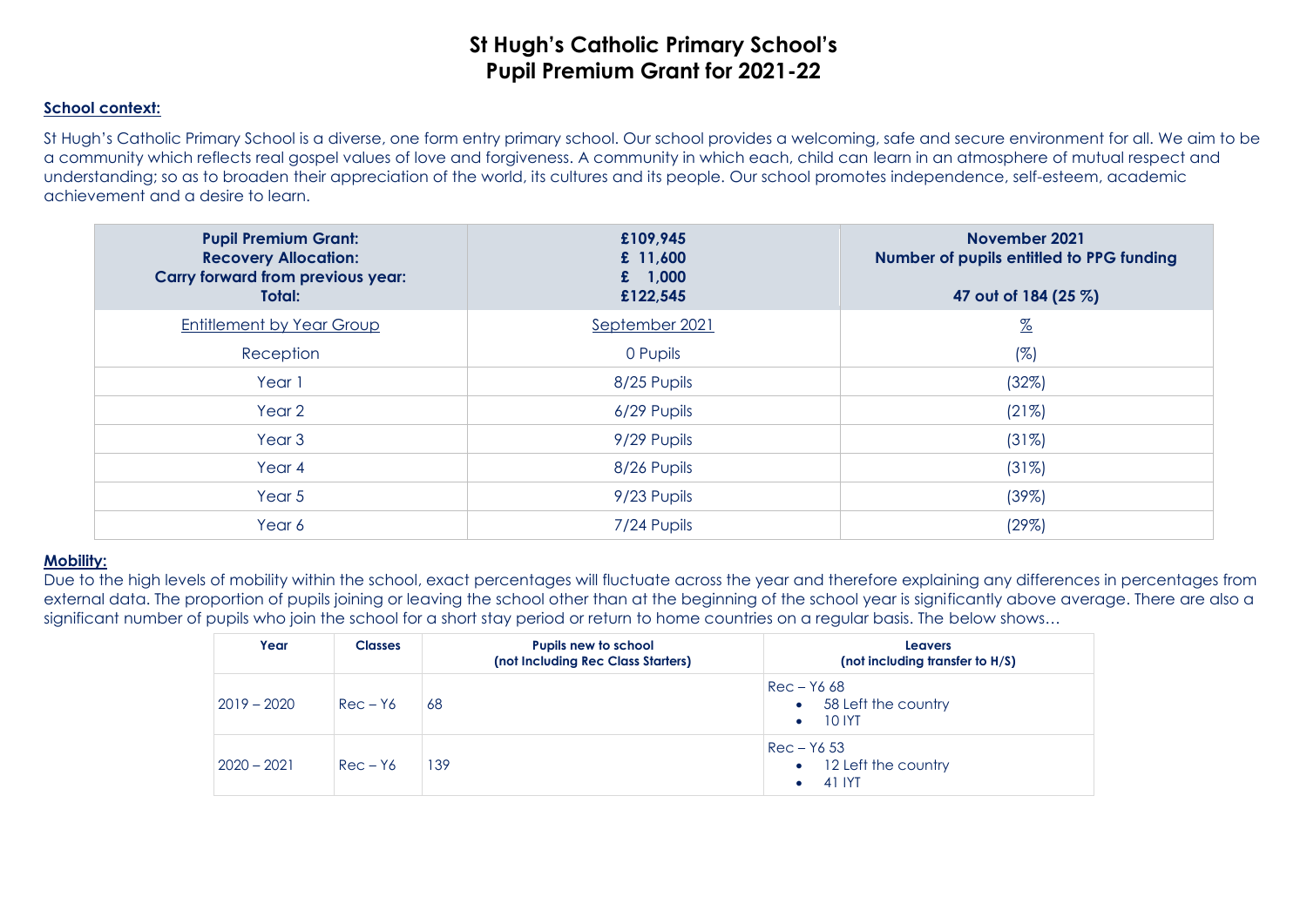### **Research:**

The Sutton Trust and Education Endowment Foundation (June 2019) and the EEF Toolkit play a key role in our spending plans for Pupil Premium. Collaboration and coaching are key principals of our approach; supplemented by early intervention, social & emotional learning, meta-cognition & self-regulation and digital technology – all of which score highly on the EEF Toolkit. The school follows the Implementation process of Explore, Prepare, Deliver and Sustain and believes quality teaching helps every child.

St Hugh's Catholic Primary continues to adopt a tiered approach to Pupil Premium Spending with a focus on the following…

- Teaching a focus on professional development to prioritise teaching missed content for pupils, across the school.
- Targeted academic support close links between intervention support and classroom teaching
- Wider strategies using social and emotional support to target non-academic barriers to success in and out of school.

### **Barriers to Learning:**

The school's Senior Leadership Team continually looks at ways to improve the life chances of our young people and the barriers that stand in the way of their development. We have categorised this into 5 key areas which remain a focus of a 3-year plan:

- Low baselines of attainment on entry to school
- Limited experiences of life outside immediate environment
- Attendance and Punctuality
- Language Acquisition
- Self-Belief and Confidence.

### **Pupil Premium Allocation:**

| <b>Expenditure</b>                                  | Area of Allocation                                                                                                                                                                                          | <b>Barriers to learning</b>                                                                                                                                                                                                              | <b>Desired Impact</b>                                                                                                                                                                                                             | <b>Actual</b><br>impact |
|-----------------------------------------------------|-------------------------------------------------------------------------------------------------------------------------------------------------------------------------------------------------------------|------------------------------------------------------------------------------------------------------------------------------------------------------------------------------------------------------------------------------------------|-----------------------------------------------------------------------------------------------------------------------------------------------------------------------------------------------------------------------------------|-------------------------|
| £22,971<br>Contribution<br>of salary costs<br>100%. | <b>LSA/Pastoral Support Worker</b><br>Works with individuals and small<br>groups of pupils to develop social<br>and emotional skills and gain<br>confidence.                                                | Mobility of pupils often means they lack<br>confidence and awareness in<br>confidence. Starting points and EAL are<br>barriers due to lack of experience and<br>understanding and the ability to express<br>feelings. Impact of Lockdown | Pupils feel safe and begin to trust adults in the<br>school. Emotional and Mental health issues are<br>addressed. Confidence in building relationships<br>gained. Readiness for learning improved.<br>Impact on progress evident. |                         |
| £20.293<br>Contribution<br>of salary costs<br>100%  | <b>Learning Support Assistant</b><br>Works with individuals and small<br>groups to fill gaps and raise<br>attainment and progress in<br>Reception and Key Stage 1 pupils<br>CLL and Phonological awareness. | Due to entry points, EAL and individual<br>learning needs - phonological awareness<br>is a barrier to age appropriate work.                                                                                                              | Improved standards of attainment and<br>achievement in phonics so that the difference is<br>diminished between school and national in<br>Good Level of Development, Phonics Screening<br>check and KS1 SATs.                      |                         |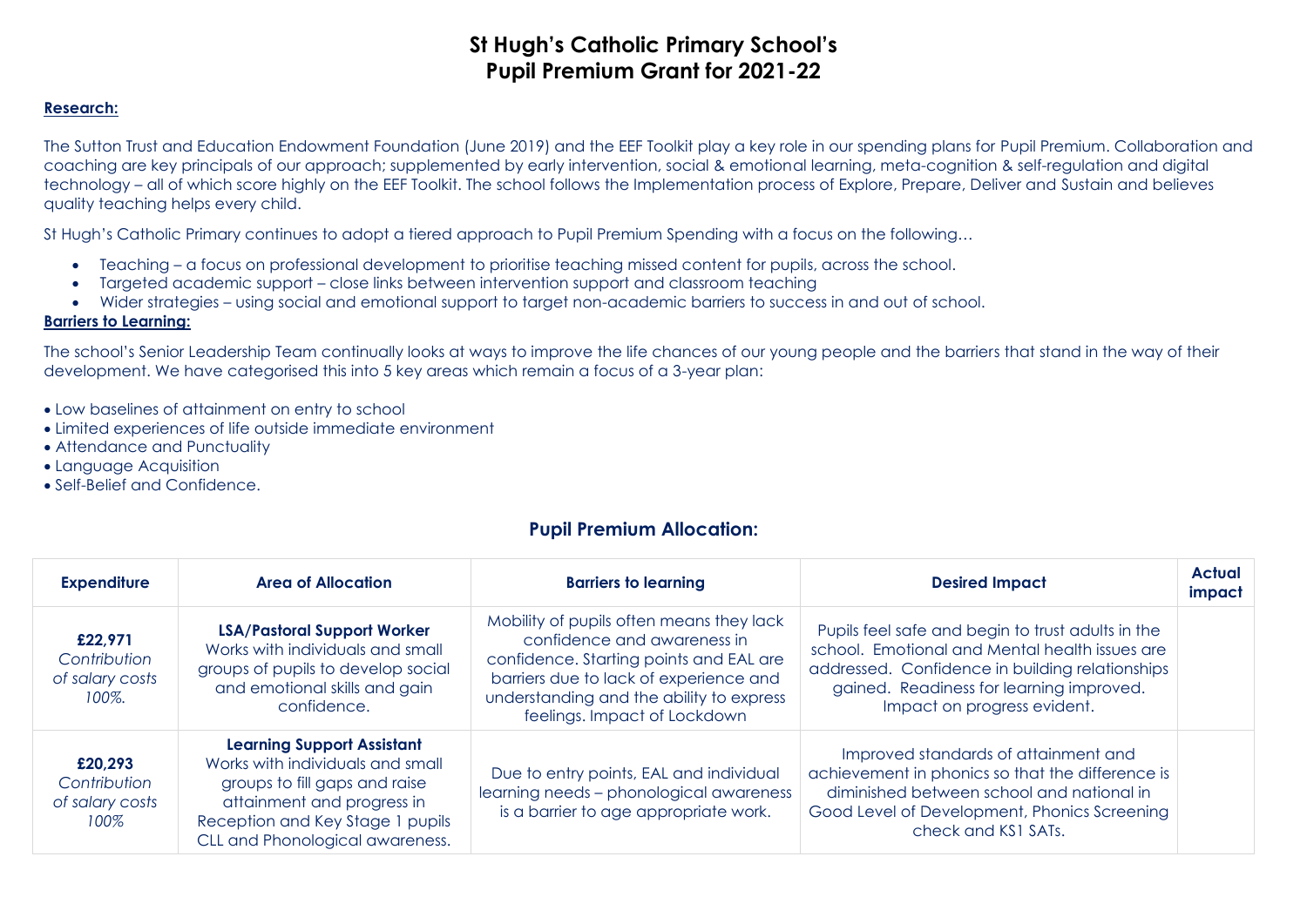| £20,293<br>Contribution<br>of salary costs<br>100%             | <b>Learning Support Assistant</b><br>Works with EAL pupils on oracy to<br>acquire and embed skills rapidly                                                                   | As above                                                                                                                                                                                 | As above                                                                                                                                                                                                                                                             |  |
|----------------------------------------------------------------|------------------------------------------------------------------------------------------------------------------------------------------------------------------------------|------------------------------------------------------------------------------------------------------------------------------------------------------------------------------------------|----------------------------------------------------------------------------------------------------------------------------------------------------------------------------------------------------------------------------------------------------------------------|--|
| £24,852<br>Contribution of<br>salary costs,<br>100%            | <b>Community Welfare Officer</b><br>Works with families in the community<br>to foster school readiness and<br>attendance habits.                                             | Lack of understanding due to EAL and<br>cultural differences causes attendance<br>issues leading to potential persistent<br>absenteeism.                                                 | Improved attendance of pupils at risk. Reduced<br>Persistent absence across the school. Overall<br>attendance improves to reflect national<br>averages.                                                                                                              |  |
| £3,000<br>Contribution<br>100%                                 | Computing<br>Additional resources to enable pupils<br>to access remote learning                                                                                              | Lockdown and ongoing pandemic.<br>Bubble closure and periods of isolation.                                                                                                               | Pupils access learning at home via learning<br>platform Seesaw and live Zoom lessons to<br>reduce the gaps in learning.                                                                                                                                              |  |
| £3,000<br>Contribution<br>100%                                 | <b>Phonics and reading resources</b><br>Additional resources to promote<br>reading for pleasure and home.<br>Greater number of phonologically<br>linked books                | Lockdown and issues relating to the<br>pandemic have resulted in gaps in<br>learning through engagement at home.                                                                         | More reading resources phonologically linked to<br>phonics strategy. Staff all well trained and<br>confident to identify gaps so that tailored<br>intervention is quickly established.<br>Bank of home reading books to reinforce<br>phonological knowledge.         |  |
| £11,310<br>Contribution<br>100%                                | <b>Additional teacher</b><br>To promote recovery curriculum in<br>upper Key Stage 2                                                                                          | Lockdown periods have resulted in pupils<br>having gaps in learning.                                                                                                                     | Gaps identified and filled. Impact seen in KS2<br>SATs. Pupils transition to Secondary school<br>knowing more and being able to do more.                                                                                                                             |  |
| £5,000<br>Contribution to<br>visit/visitor costs<br>approx 50% | <b>Educational visits/visitors</b><br>Culture Capital activities planned in<br>each year group to enhance pupils'<br>life experiences                                        | Very limited social and cultural<br>experiences due to low income families.<br>Limited first hand experience limits<br>imagination and creativity. Lockdown has<br>impeded this further. | Learners gain experiences to enhance and<br>develop their learning. These experiences<br>provide language development opportunities<br>and develop ideas to enhance learning,<br>specifically in writing. Raised standards of writing<br>evident in both key stages. |  |
| £4,281<br>61% of costs                                         | <b>Colomendy Educational</b><br>residential                                                                                                                                  | Very limited social and cultural<br>experiences due to high levels of<br>deprivation. Lockdown periods have<br>limited opportunity for social and cultural<br>interaction.               | Learners build resilience and independence.<br>Learners have experience of a green space and<br>how important the outside world is for physical<br>and mental health and wellbeing.                                                                                  |  |
| £3,000<br>100% of cost                                         | <b>Interpretation Services</b><br>Interpreters support parents' staff and<br>pupils in understanding the<br>importance of school attendance,<br>curriculum and keeping safe. | EAL and cultural differences create<br>barriers to understanding communication<br>and school routines and the importance<br>of regular attendance                                        | Attendance figures continue to remain broadly<br>in line with National averages. Persistent<br>Absenteeism reduced. Parents understand the<br>ethos and culture of the school.                                                                                       |  |